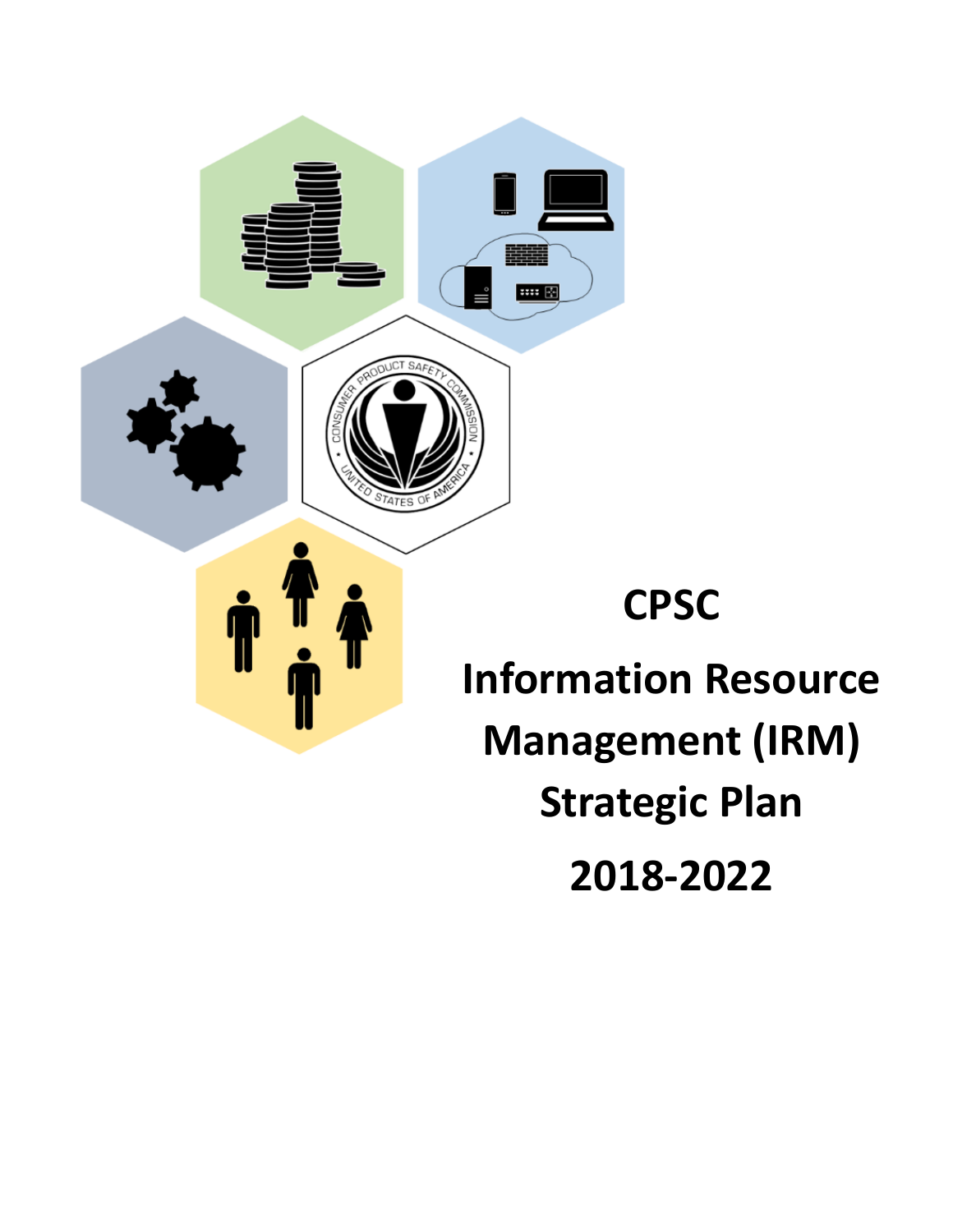# Contents

# Figures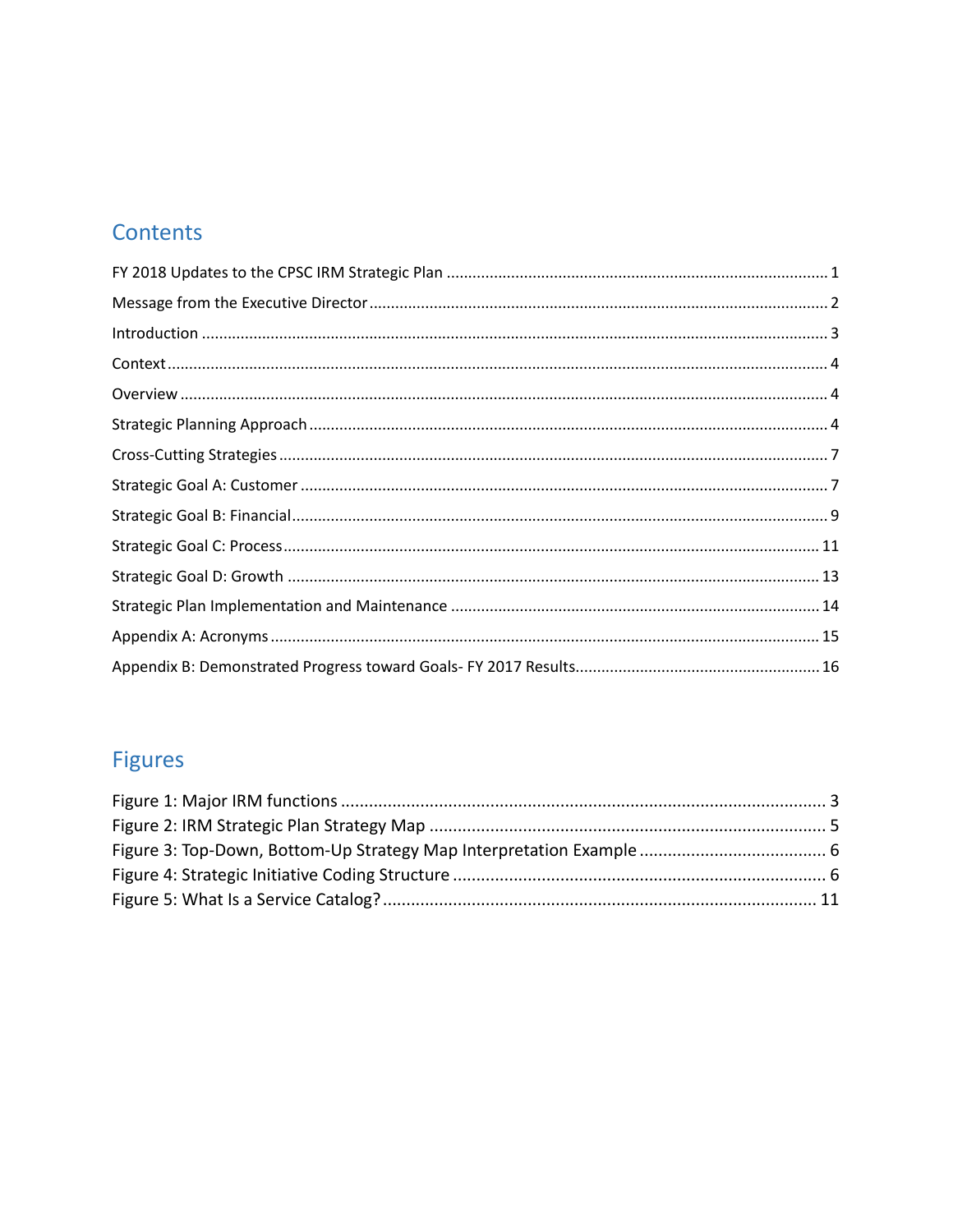# <span id="page-2-0"></span>FY 2018 Updates to the CPSC IRM Strategic Plan

As stated in the Strategic Plan Implementation and Maintenance Section the IRM Strategic Plan 2017-2021 is intended to be a living document and incorporate annual updates. Strategic initiatives completed in FY 2017 have been removed from the body of the plan and listed in Appendix B: Demonstrated Progress toward Goals- FY 2017 Results. The CPSC Agency Strategic Plan was updated in FY 2017 and corresponding linked strategic initiatives in the IRM Strategic Plan have been updated to reflect those changes. New strategic initiatives have been added to the plan to reflect the FY 2018 Operating Plan commitments. The IRM Strategic Plan goals, objectives, and performance goals were determined to still be relevant and were unchanged.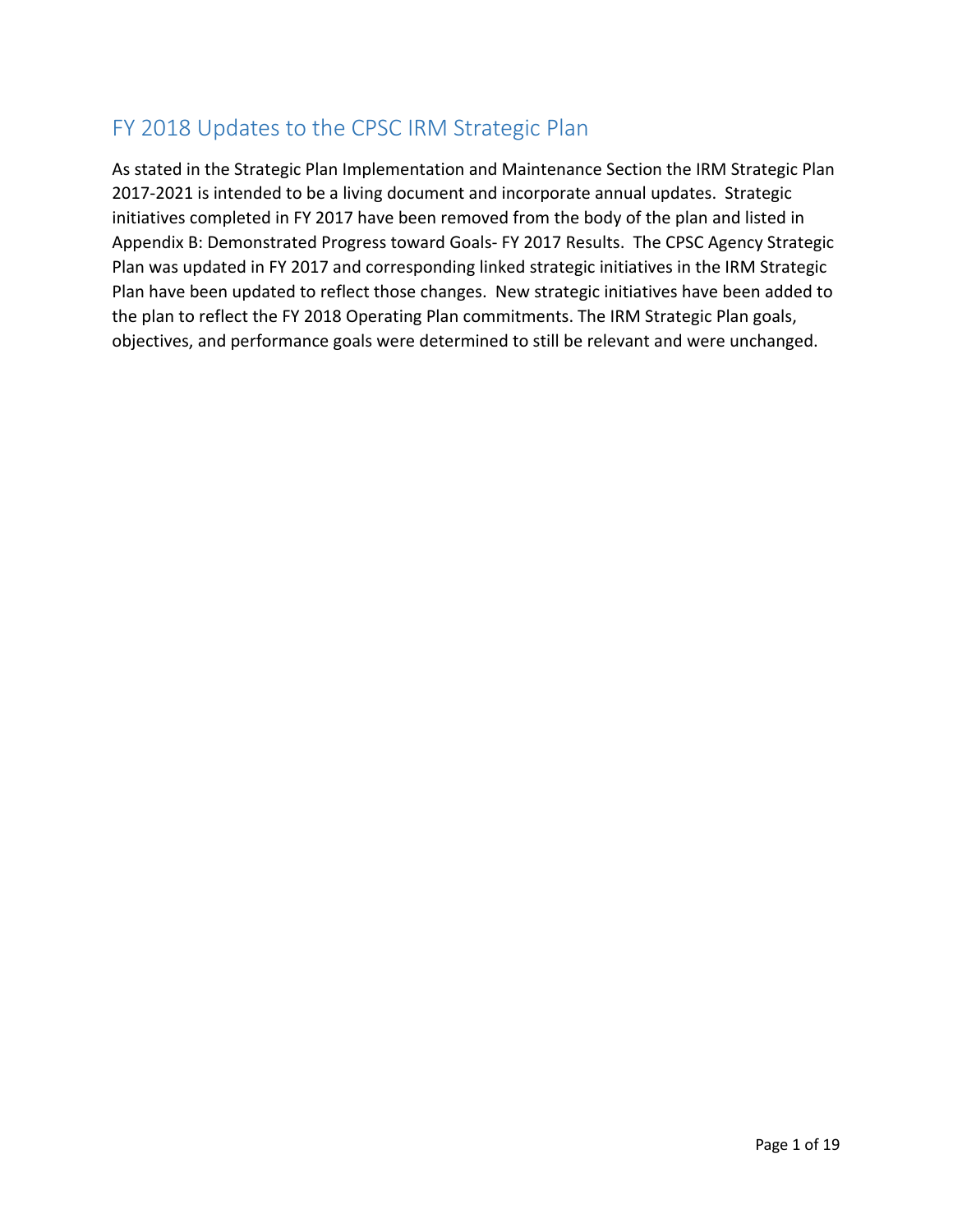### <span id="page-3-0"></span>Message from the Executive Director

I am proud to introduce the Consumer Product Safety Commission's (CPSC) first Information Resource Management (IRM) Strategic Plan. I commend the Office of Information and Technology Services' leadership for having the vision and seeing the value in developing this plan. Through the contributions of our Chief Information Officer, James Rolfes, and his staff, as well as contributors across the CPSC, this plan captures the goals and objectives of CPSC's current and future technology direction. Moreover, the plan reflects the collaborative spirit of our staff and their dedication to CPSC's life-saving mission.

In 2014, when CPSC staff began developing the agency's 2016 – 2020 Strategic Plan, it became evident that information technology and data collection and analysis are critical cross-cutting priorities that are necessary to achieve CPSC's mission of "Keeping Consumers Safe." The Strategic Planning Committee identified these cross-cutting strategic priorities as integral to the agency-wide plan and fundamental to "the way CPSC works."

The CPSC is a data-driven agency that relies on technology and information services to collect, store and analyze data from a wide range of sources to support and enhance our business and mission-critical systems. In fact, technology and information services are key components of every public health and safety program and activity at the CPSC.

The IRM Strategic Plan works in concert with other key agency planning documents, including the 2016–2020 Strategic Plan and Annual Operating Plan. This IRM Strategic Plan purposefully mirrors these documents to ensure that the priorities identified in each document are aligned. The IRM Strategic Plan is intended to be a practical resource to guide our long-term vision and direct our near-term priorities. Therefore, the IRM Strategic Plan is not a static document. We expect that as the CPSC's annual operating plans and activities change, this plan will reflect those changes and continue to serve as a resource for the direction of CPSC's information technology priorities and goals.

Patricia H. Adkins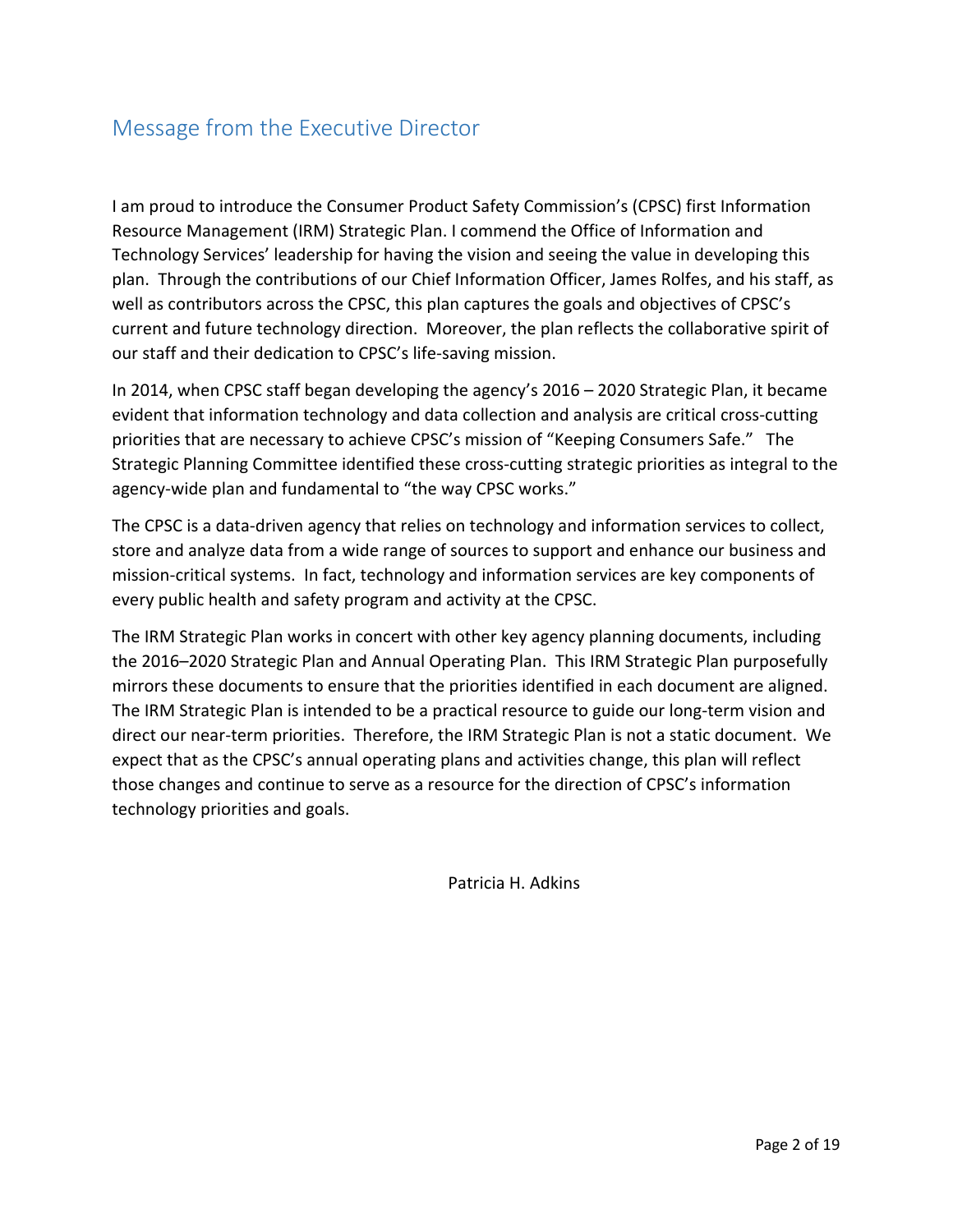### <span id="page-4-0"></span>Introduction

Data, Information technology (IT) systems and information management services are integral to the Consumer Product Safety Commission's (CPSC) operations and the attainment of agency strategic goals and objectives. Effective management of information and technology in a government agency involves a wide range of activities and complex interrelationships. Some of these activities are readily apparent, while other aspects are far less visible, despite being critical for overall success. The following illustration of an iceberg (Figure 1) identifies some of the information management responsibilities that are visible to the end user, those above the water line, and some that are not, those in the blue area, which represents the water.



### *Figure 1: Major IRM functions*

<span id="page-4-1"></span>This plan is intended to form a framework for managing the complex interrelationships of the many information and technology activities of the agency. The CPSC Information Resource Management (IRM) Strategic Plan is intended to align agency IRM activities with the broader strategic goals and objectives found in the CPSC Strategic Plan. Beyond the core purpose of resource alignment, the IRM Strategic Plan communicates long-term information and technology management direction for agency leadership, program area staff, and employees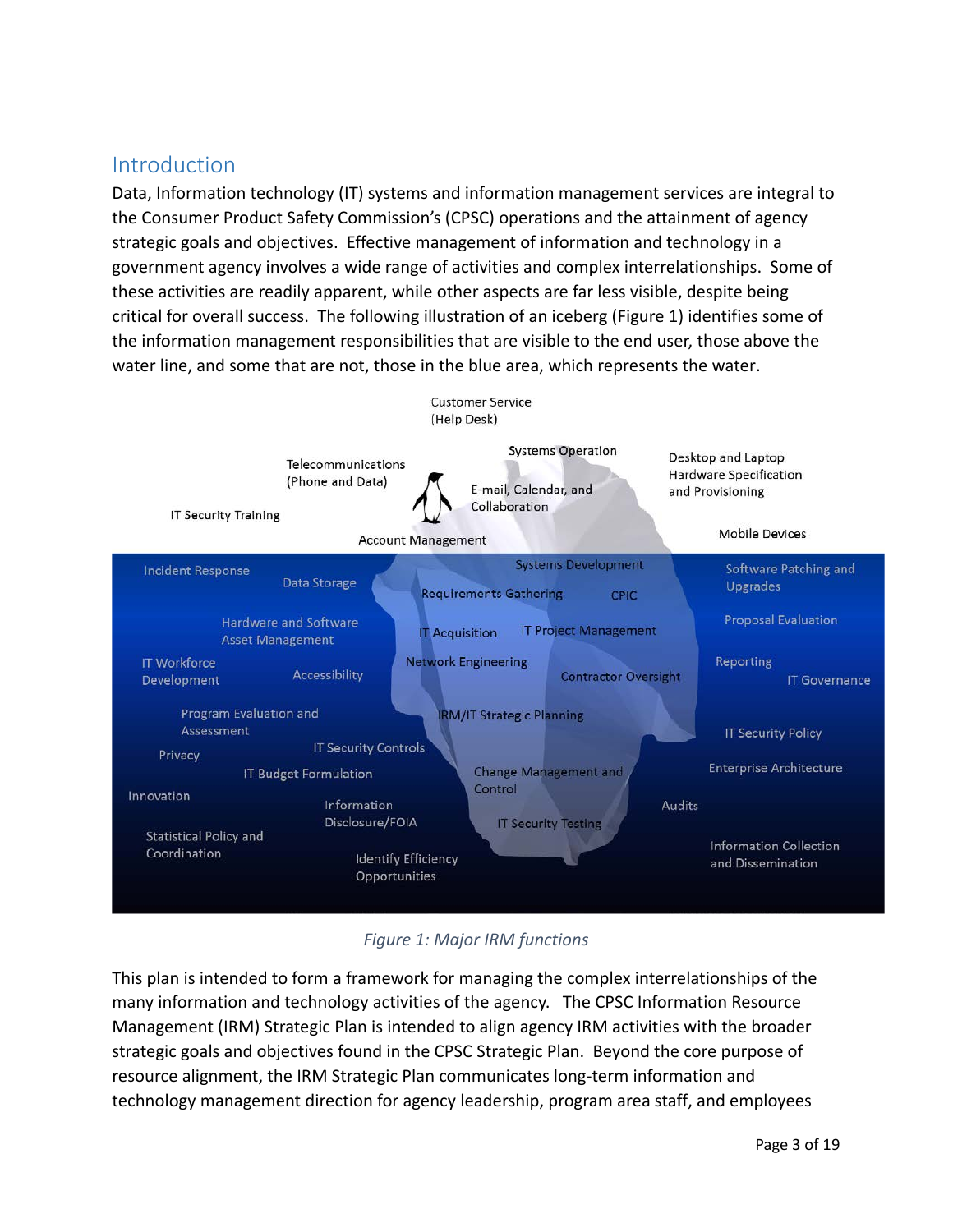directly supporting IRM activities. Additional benefits of the IRM Strategic Plan include a basis for prioritizing activities, improving sequencing of initiatives to reduce rework or delays based on dependencies, the ability to demonstrate progress over time, and enhanced capabilities to meet future demand. The structure, nomenclature, and development approach are specifically intended to align with the CPSC's Agency Strategic Plan.

### <span id="page-5-0"></span>Context

The CPSC IRM Strategic Plan exists in concert with other agency planning documents and processes, including the Agency Strategic Plan, the Agency annual operating plans, and annual budget submissions. The CPSC Agency Strategic Plan includes cross-cutting priorities for information technology and data collection, emphasizing that information resource management support permeates all agency strategic goals. The IRM Strategic Plan incorporates initiatives from the Agency Strategic Plan and Annual Operating Plan, as well as IRM-specific initiatives intended to improve overarching capabilities needed to support day-to-day operations. The IRM Strategic Plan is intended to provide a cohesive, long-term framework for improving information resource management for the CPSC through the execution of focused initiatives.

### <span id="page-5-1"></span>**Overview**

**Mission:** Provide technology and information management support to keep consumers safe

**Vision:** To be a valued partner in the effective delivery of innovative solutions to keep consumers safe.

- **Goal A (Customer):** Deliver high-quality, mission-oriented solutions
- **Goal B (Financial):** Reduce incremental development and operational costs
- **Goal C: (Process)** Improve technology and information management internal processes
- **Goal D (Growth):** Improve organizational capacity

Significant overlap exists between the IRM Strategic Plan goal on Growth (Goal D) and the Workforce Goal (Goal 1) in the Agency Strategic Plan. The placement of the workforce-related items at the bottom of the IRM Strategic Plan is a convention within the Balanced Scorecard Strategy Map and emphasizes the foundational importance of the workforce for overall mission achievement.

### <span id="page-5-2"></span>Strategic Planning Approach

A key purpose of the IRM strategic plan is to align the multiple IT and data-related initiatives across the agency. Much of the content for this strategic plan comes directly from the Agency Strategic Plan and Annual Operating Plan. The bulk of the initiatives of this plan have already been reviewed and approved by the agency.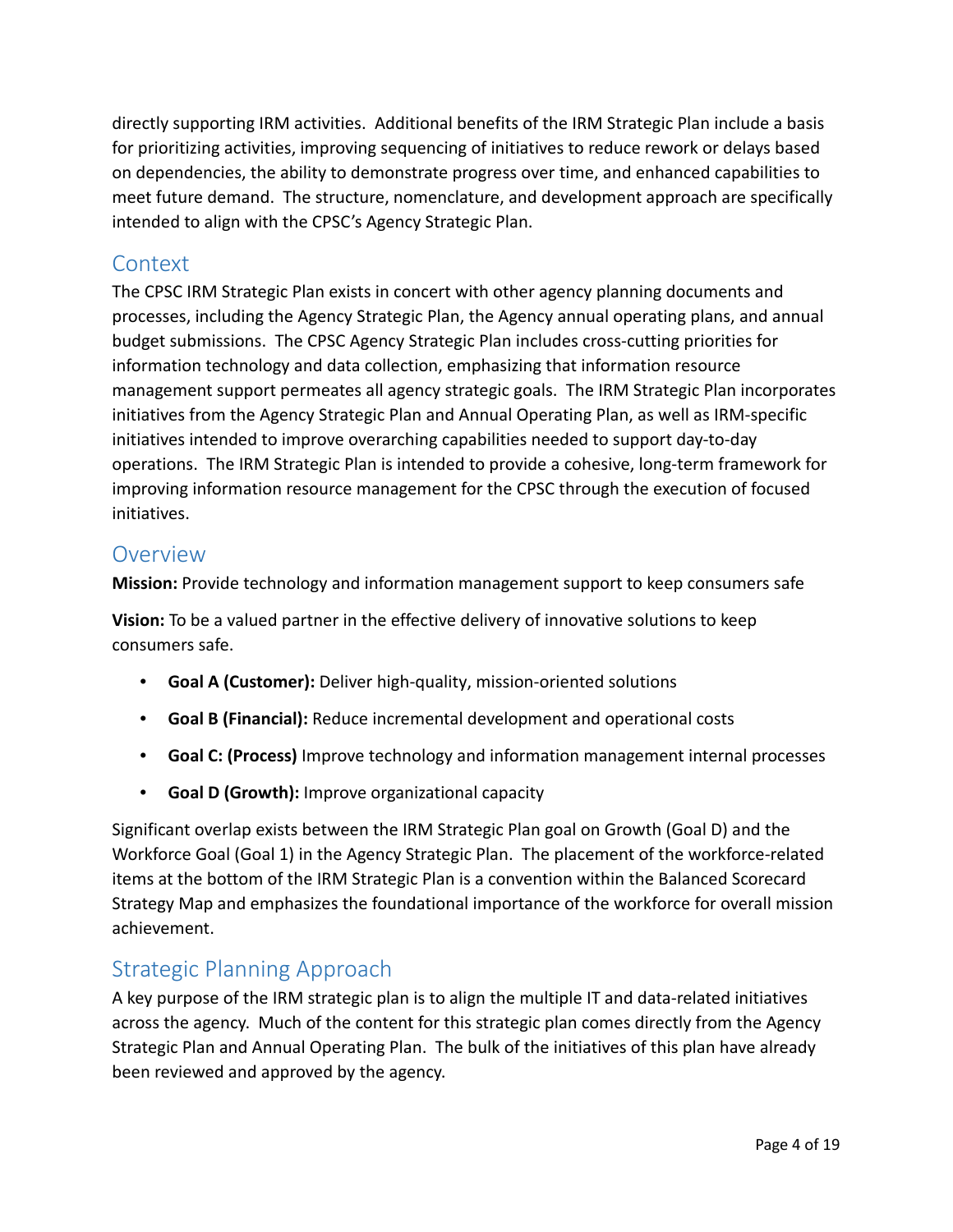This plan is organized around the Balanced Scorecard Methodology, which incorporates the goals and objectives planned across growth, internal process, financial and customer perspectives and structured into a strategy map (Figure 2) to identify the major relationships between the objectives. Performance goals and strategic initiatives are identified and aligned with the higher level strategic goals and objectives. Initial key performance measures round out the core strategic plan elements and provide a means for objectively assessing progress over time. A characteristic of the Balanced Scorecard Methodology is the inclusion of a relatively small number of measures that focus on the most important aspects of strategic delivery. Additional measures may be incorporated into future versions of the IRM Strategic Plan.



<span id="page-6-0"></span>*Figure 2: IRM Strategic Plan Strategy Map*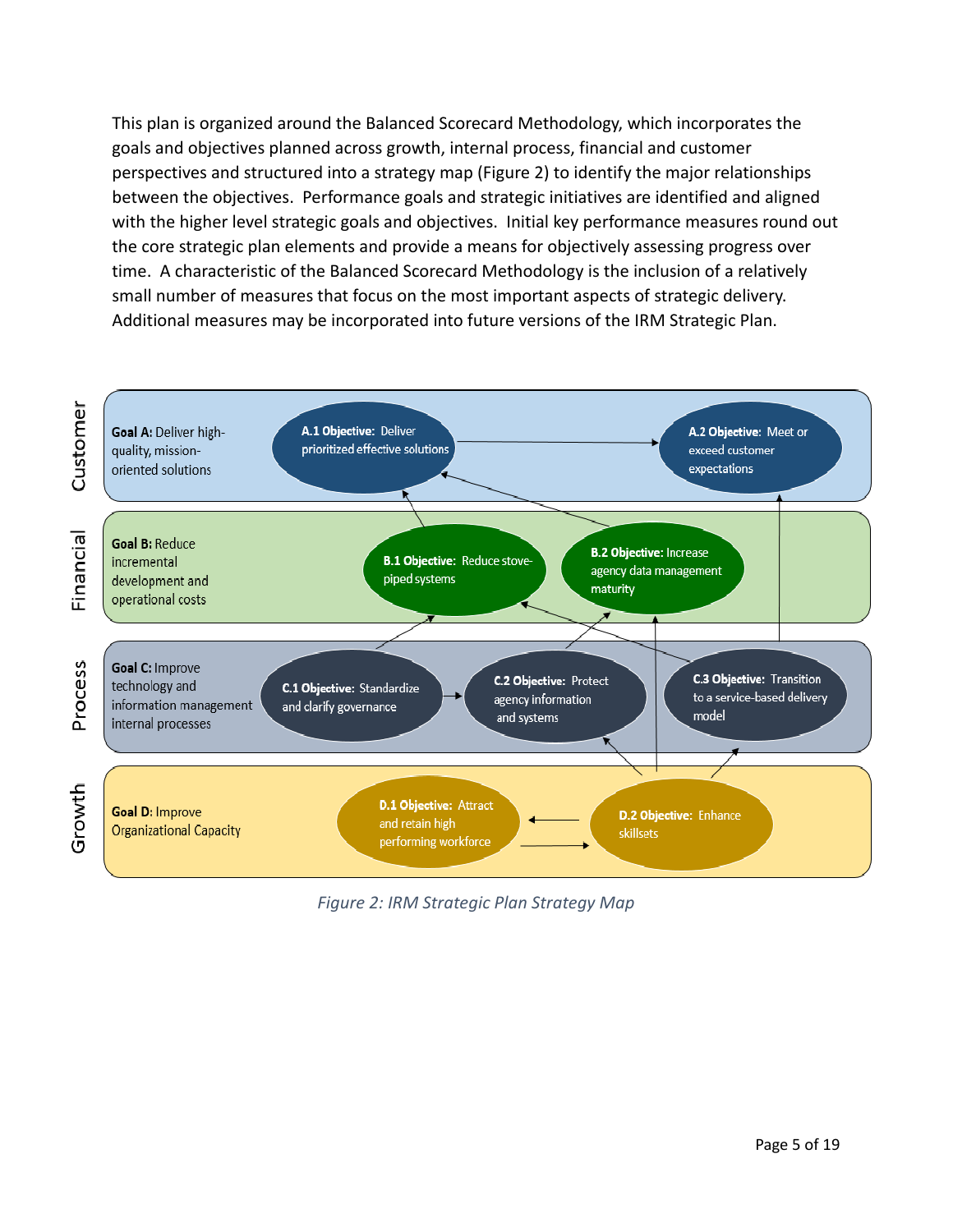Growth and process dimensions generally tend to include objectives that are more output oriented and provide the basis for realization of outcomeoriented goals in the financial and customer dimensions. Relationships, indicated by arrows on the strategy map, can be read, either from bottom to top, from top to bottom, or across, within a single goal.

Initiatives identified in this plan are largely derived from existing planning sources to promote alignment of effort and reduce the potential for planning conflicts. Throughout the document, initiatives are mapped to their corresponding

#### **Interpreting the Strategy Map:**

For a bottom to top example, Objective D.2 Enhance skillsets *supports the achievement* of Objective C.2 Protect agency information systems, Objective C.3 Transition to a service-based delivery model, and Objective B.2 Increase agency data management maturity.

For a top to bottom example, Objective A.2 Meet or exceed customer expectations *is supported by*  Objective C.3 Transition to a service-based delivery model and Objective A.1 Deliver prioritized effective solutions.

In Goal D, Objective D.2 Enhance skillsets *supports*  Objective D.1 Attract and retain a high performing workforce (and in this case vice versa).

*Figure 3: Top-Down, Bottom-Up Strategy Map Interpretation Example*

source document – the Agency Strategic Plan, Operating Plan, or the IRM Strategic Plan. The initiatives that are original to the IRM Strategic Plan tend to be operational in nature to avoid creating new strategies that may conflict with those in the Agency Strategic Plan. The strategic initiatives listed under each strategic objective are labeled with a code that identifies the original source document of initiative. The following diagram (Figure 4) explains the coding structure.



*Figure 4: Strategic Initiative Coding Structure*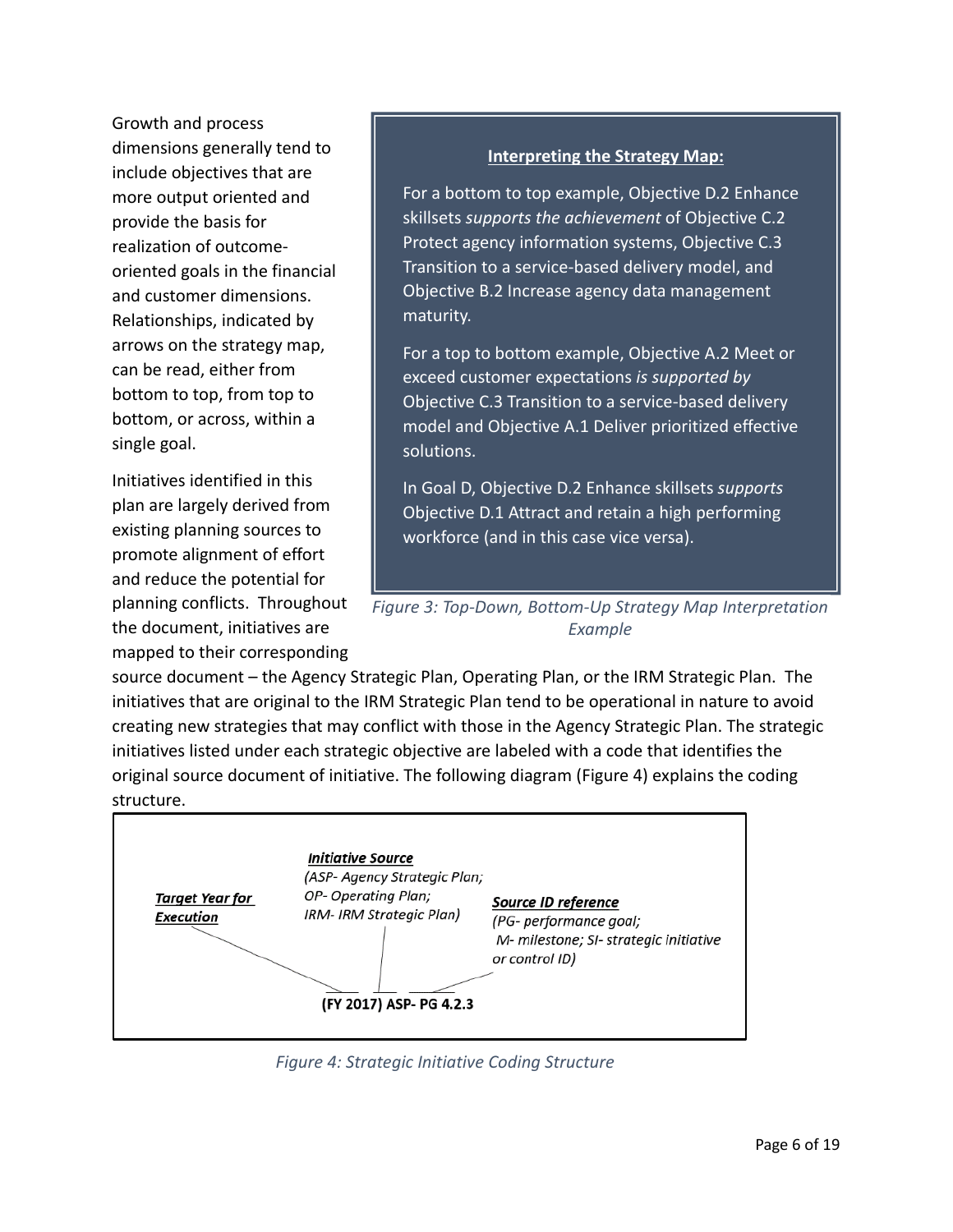# <span id="page-8-0"></span>Cross-Cutting Strategies

The following cross-cutting strategies are integral to the achievement of the goals and objectives in the IRM Strategic Plan:

- Leverage data and data-management practices as a basis for system interoperability and program collaboration
- Apply modular development approaches to deliver functional capability more rapidly, and to manage risk
- Increase user and stakeholder involvement in the design and development process
- Design solutions for enterprise use and future scalability
- Utilize shared services to reduce cost and improve capacity of internal resources.

### <span id="page-8-1"></span>Strategic Goal A: Customer

#### **Deliver high-quality, mission-oriented solutions**

Delivering high-quality, mission-oriented solutions requires prioritizing projects and activities for automation and information services that include both internally hosted and externally procured systems so that demand does not exceed available resources. Communicating the status of stakeholder requests on a regular basis is important to managing expectations and outcomes.

#### *Objective A.1 Deliver prioritized effective solutions*

This objective includes performance goals and initiatives associated with the timely delivery of the most impactful projects and activities for the agency. This objective considers not just timely delivery, but also solutions that are genuinely effective in achieving agency needs.

#### **Performance Goals**

- Deliver priority initiatives within projected time frames
- Improve ability to identify highest-priority initiatives

- Enhance CPSC websites to make them compatible with mobile devices (FY 2017+) ASP-PG 4.2.3 SI1
- Implement two-way action messaging in pilot RAM 2.0 (FY 2018) OP-2018M42
- Implement automation of HTS code updates in RAM 2.0 (FY 2018) OP-2018M41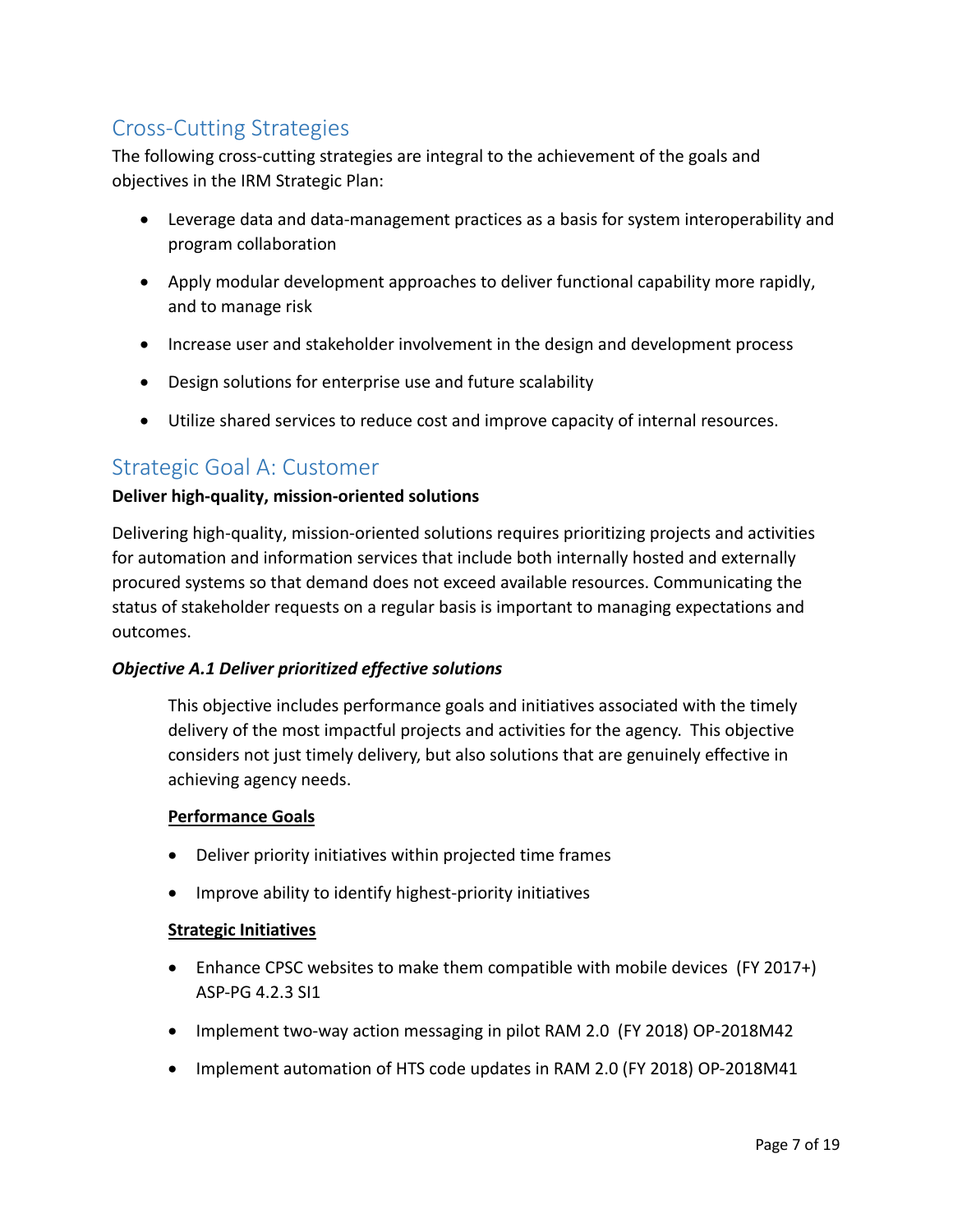• Streamline compliance notification to importers of noncompliant products. (FY 2018+) ASP-PG 2.3.2 SI2

#### *Objective A.2 Meet or exceed customer expectations*

The demand for IRM products and services is significant, and customer expectations are high. This objective includes initiatives to improve transparency and accountability for IRM functions, as well as improving awareness of customer satisfaction and areas of most critical need.

#### **Key Performance Measures**

- Systems Availability: Percentage of operating uptime for IT systems (FY 2018) OP-2018OP65
- Infrastructure Availability: Percentage of operating uptime for IT networks. (FY 2018) OP-2018OP66

#### **Performance Goals**

- Improve transparency of IT decision-making and status
- Measure internal customer satisfaction for IT services
- Deliver improvements to external customer-facing solutions
- Objectively measure and report of system and network availability

- Improve self-service capabilities for businesses on the Lab Search web page (FY 2018) OP-2018M47
- Implement Laboratory Information Management System (LIMS) at the National Product Testing and Evaluation Center (NPTEC) (FY 2018 ) IRM-A2 SI1
- Integrate user perspectives into Solutions Development Lifecycle (FY 2017+) IRM-A2 SI2
- Upgrade CPSC cellular devices (FY 2017-2018) OP-2018OP67
- Evaluate alternatives for improved field device mobility (FY 2017+) IRM-A2 SI3
- Develop EXIT Communications plan to guide effective and consistent communications (FY 2017+) IRM-A2 SI4
- Develop cloud strategy that takes advantage of the benefits of hosting solutions in a cloud environment (FY 2018) IRM A2 SI5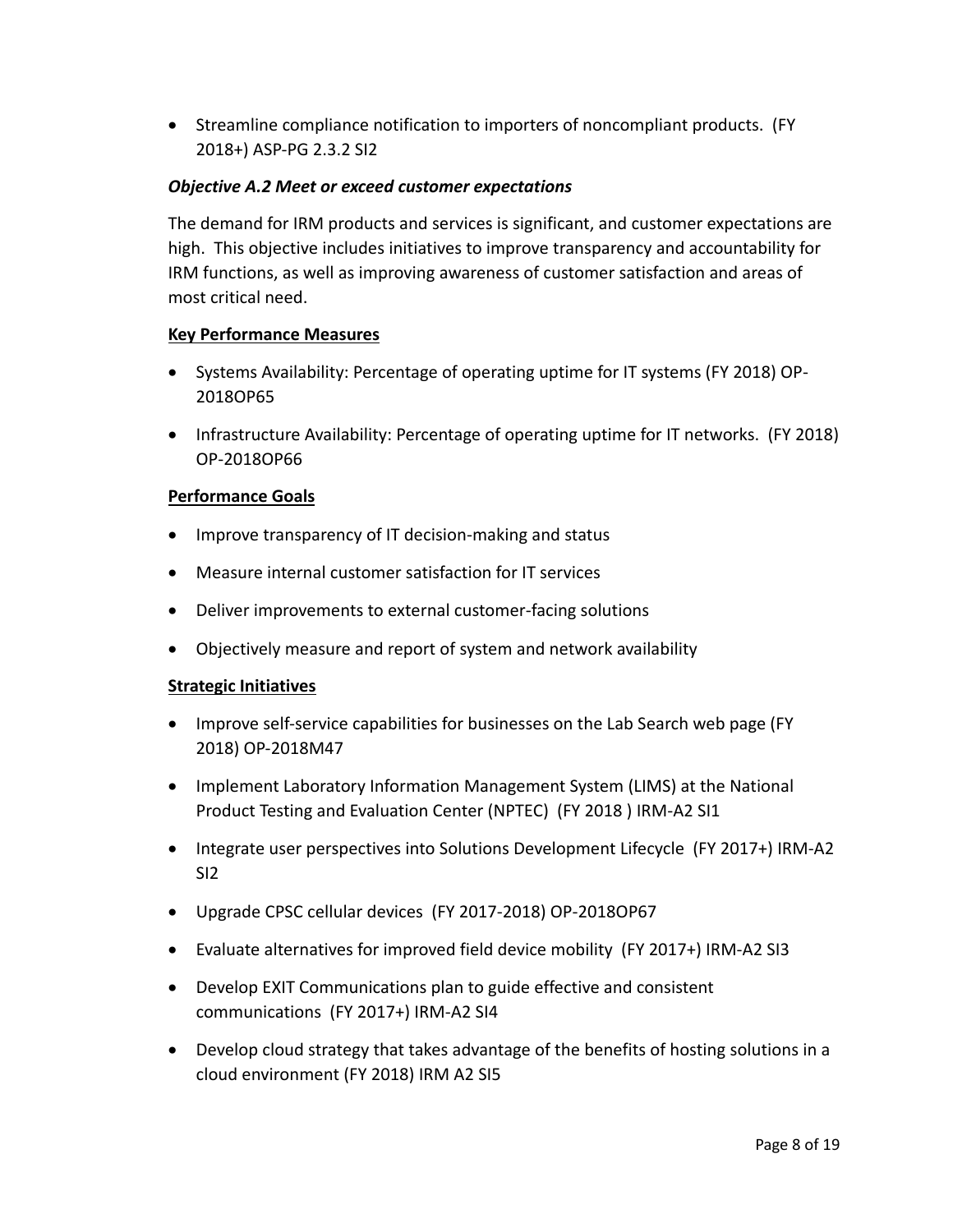- Conduct assessment of end-user input to improve future service delivery (FY 2018) OP-2018M45
- Improve network connectivity at port locations (FY 2017-2018) IRM-A2 SI5 and OP-2018M43

### <span id="page-10-0"></span>Strategic Goal B: Financial

#### **Reduce incremental development and long-term operational costs**

Organizations use information and technology to improve capabilities and also reduce cost, as compared to manual processing alternatives. Improvements in cost-efficiency enable either expanded capability to meet unfulfilled demand, or opportunities for overall cost reduction. Success in this goal area frees resources that support the ability to deliver the objectives within Goal A: Deliver high-quality, mission-oriented solutions. This goal is supported by objectives within Goal C: Improve technology and information management internal processes and Goal D: Improve organizational capacity.

Objectives within this goal seek to increase the efficiency of service delivery and expand the availability of data in order to maximize overall value to the agency. This is primarily derived from economies of scale and improved reuse.

#### *Objective B.1 Reduce stove-piped systems*

Highly specialized solutions can meet specific isolated needs but are frequently inefficient in terms of the aggregate cost of development and operations. As more individual, singlepurpose solutions are introduced, the ability to provide support for existing systems is diminished, unless progressively greater levels of resources are dedicated. In addition to the system-specific costs, customized solutions create challenges when trying to integrate related functions or expand information-sharing across program boundaries. Standardizing platforms and designing for re-use will decrease cost and time for delivery, while promoting information- sharing and improving staff support capabilities.

#### **Performance Goals**

- Enhance scalability, reliability and efficiency through continued virtualization of computing resources
- Expand the use of reusable APIs, Web services and component-based design to enable greater reuse
- Develop CPSC enterprise architecture to allow for agency-wide understanding of the interactions of process, data, applications, and technology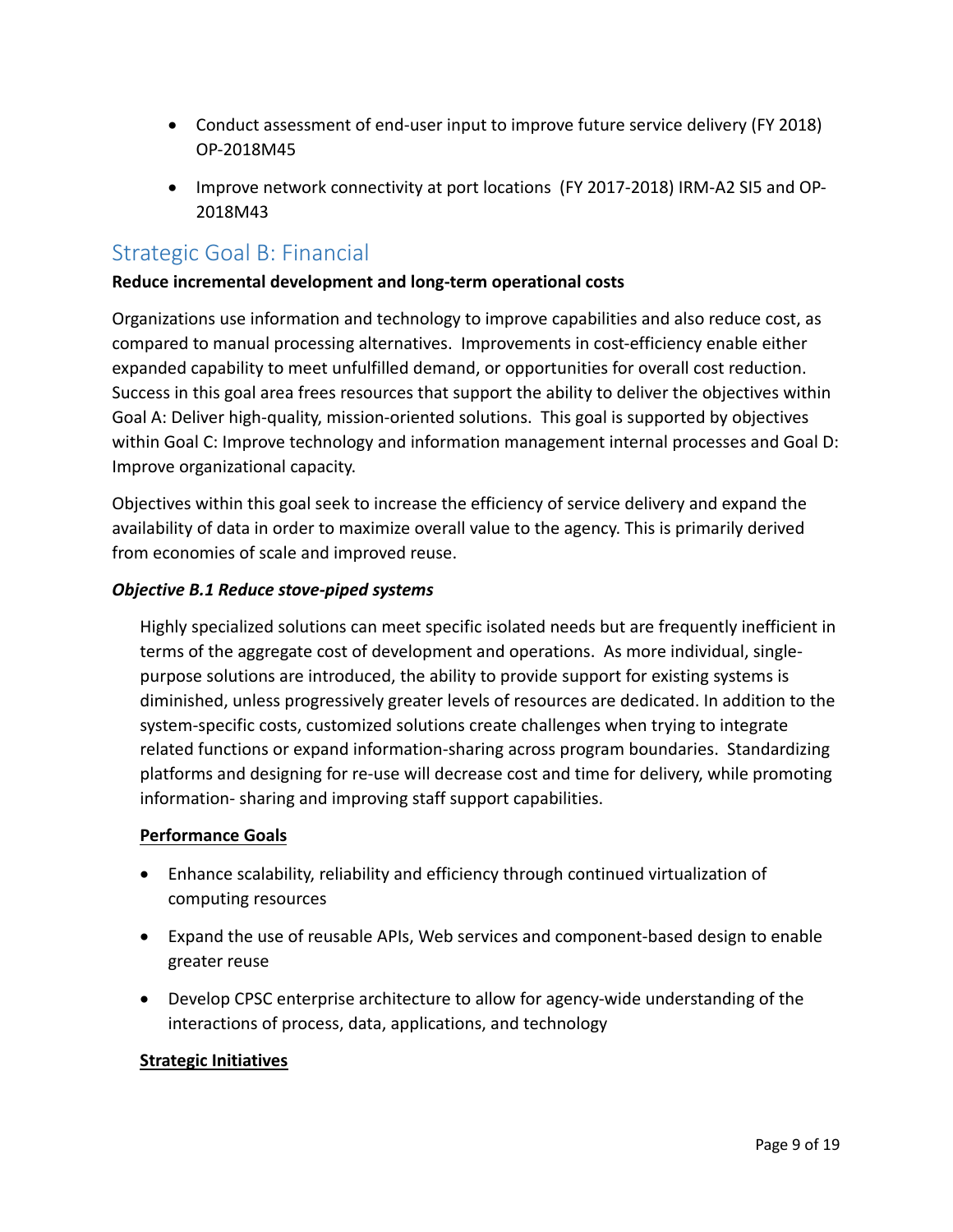- Incrementally develop the RAM surveillance system to align with the U.S. government's "Single Window" initiative (FY 2017+) ASP-PG 2.3.1 SI1
- Establish CPSC approved product list and associated review processes for agency systems and software (FY 2017+) IRM-B1 SI1
- Transition HQ, Field and NPTEC standard users to VDI (FY 2017+) OP-2017M46
- Improve human capital resource tracking and reporting (FY 2018+) ASP-PG 1.1.2 SI2
- Modernize Integrated Field System (IFS) (FY 2018+) IRM-B1 SI2
- Modernize sample tracking processes across the agency and sample tracking lifecycle (FY 2018+) IRM-B1 SI3
- Modernize CPSC's back-up system (FY 2018) OP-2018M44
- Develop fail-over capabilities at the NPTEC data center (FY 2018) OP-2018M46

#### *Objective B.2 Increase agency data management maturity*

CPSC is a data-driven agency. Data and information in CPSC is a corporate asset that can be used to greater effect through agency-wide improvements in data-management practices and tools. Improved availability of both structured and unstructured information, along with a stronger common understanding of data-management practices will improve decision-making and enhance program collaboration. Records and knowledge management are also aspects of this objective that have significant impacts on agency compliance and continuity.

#### **Performance Goals**

- Expand agency-wide data management awareness, skills, and capabilities
- Improve agency records and knowledge management programs

- Operationalize Enterprise Data Management Governance (FY 2018) OP-2018M39
- Enhance IT solutions and data mining techniques to improve collection and analysis (FY 2017+) ASP-PG 2.1.1 SI1
- Evaluate current records management program resource and skills requirements and develop a proposal for senior leadership for an integrated records and knowledge management approach (FY 2017+) IRM-B2 SI3
- Identify alternative sources of data that will assist in hazards analysis and reporting (FY 2017+) ASP-PG 2.1.1 SI2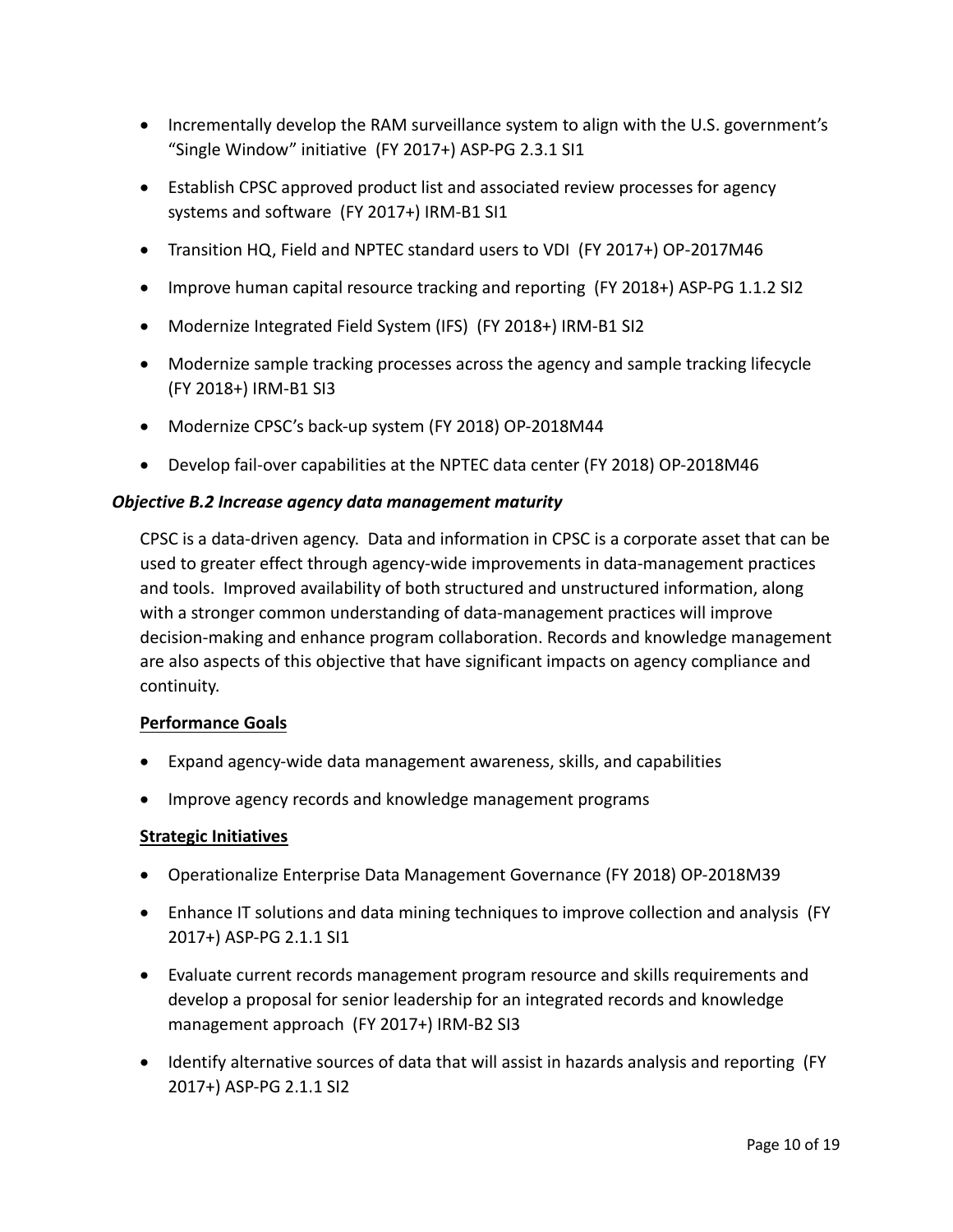- Promote a universal product identifier to improve product traceability (FY 2017+) ASP-PG 2.1.2 SI3
- Research and implement methods for improving completeness of data submitted to the CPSC (FY 2018+) ASP-PG 2.1.2 SI2
- Inventory and standardize enterprise data visualization and analytics tools (2018+) IRM B2 SI4

# <span id="page-12-0"></span>Strategic Goal C: Process

#### **Improve technology and information management internal processes**

The effectiveness of internal processes can promote or inhibit an agency's information management capabilities. Decision-making, provisioning and processes associated with protecting agency information are core to effective information management.

#### *Objective C.1 Standardize and clarify governance*

There are a wide range of factors that influence IT decision-making in a federal agency. Laws and regulations place requirements on the formalization of a wide range of information management-related decisions. Lower level decision-making requires formalization for consistency and to promote the reliability of information management. With a lack of formality regarding governance, agency customers needing services to support their programs can become confused and frustrated with the process. Governance provides structure through informed and accountable decision-making but can create bureaucratic

bottlenecks that result in unnecessary delay or complexity. This objective focuses on right-sizing governance processes at CPSC for the IRB, which provides strategic-level direction and approves major IT investments through technical configuration reviews, as well as integrating lower level governance processes.

#### **Performance Goals**

- Streamline agency IRM related governance processes
- Integrate CPSC service catalog to formalize standard IT products and services into

*Figure 5: What Is a Service Catalog?*

#### **What Is a Service Catalog?**

A service catalog is an organized, customer-facing list of IT services available. It includes descriptions, costs, request processes, levels of service, and points of contact for additional information. A service catalog typically focuses more on capabilities, rather than product specifications, which allows IT management organizations to focus on ways to reduce cost and maximize performance. IT service catalogs are part of the standard best practice IT Infrastructure Library (ITIL) practices for providing IT services to meet the needs of the organization.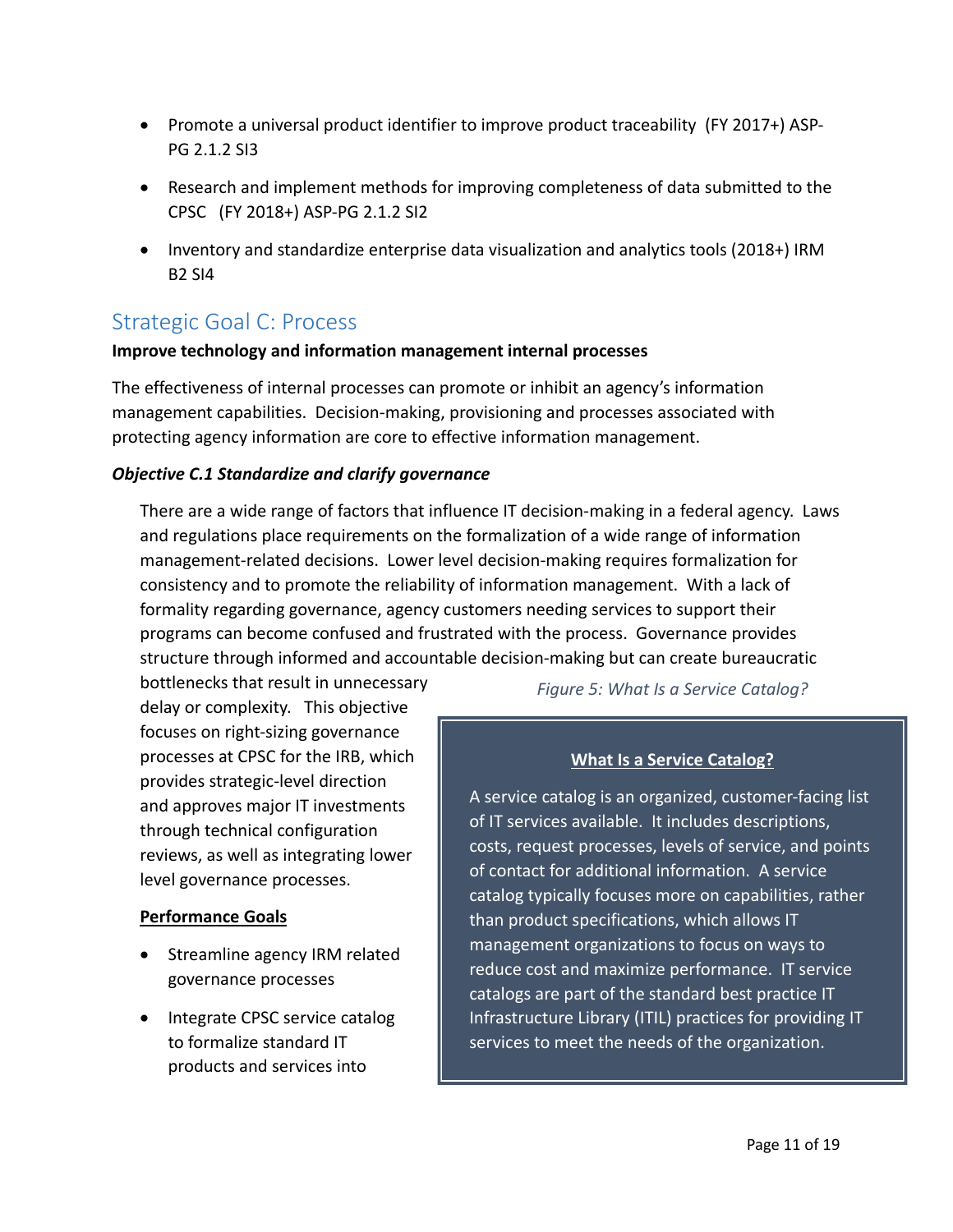agency IRM governance processes

#### **Strategic Initiatives**

- Revise and publish CPSC Solutions Development Lifecycle (SDLC) (FY 2017-2018) IRM-C1 SI1
- Revise and update governance framework for reviewing and approving new technologies, applications and services (FY 2018) IRM-C1 SI2

#### *Objective C.2 Protect agency information and systems*

Protecting agency systems and information is critical for reliable mission assurance. Numerous laws and regulations shape CPSC's responsibilities with regard to protecting its valuable information and data processing assets. The threat landscape is dynamic and government security and privacy programs must evaluate changes and adapt protective measures accordingly.

#### **Key Performance Measures**

Percentage of critical vulnerabilities addressed within 3 business days (FY 2018) 2018OP91

#### **Performance Goals**

- Improve CPSC's IT security and privacy capabilities
- Revise and align CPSC's IT risk framework with agency risk processes

#### **Strategic Initiatives**

- Implement mandatory two-factor Personal Identity Verification (PIV) use (FY 2017) IRM-C2 SI3
- Implement DHS supported continuous diagnostic and monitoring capability (FY 2017- 2018) IRM-C2 SI5
- Integrate NIST cyber security framework with ERM (FY 2018) OP-2018M38
- Formalize Controlled Unclassified Information (CUI) program (FY 2018+) IRM-C2 SI6

#### *Objective C.3 Transition to a service-based delivery system*

Best practices in the management of information technology have evolved from providing responses to individual requests for software and hardware to a model that focuses on understanding the needs of the customer. IT departments still use hardware and software to provide services, but the technology details are abstracted to allow for greater attention to solving the broader needs of the customers in the most effective way. A service-based delivery model seeks to identify the range of services required by customers and to develop capabilities to meet those needs. A service-based delivery model will simplify access to the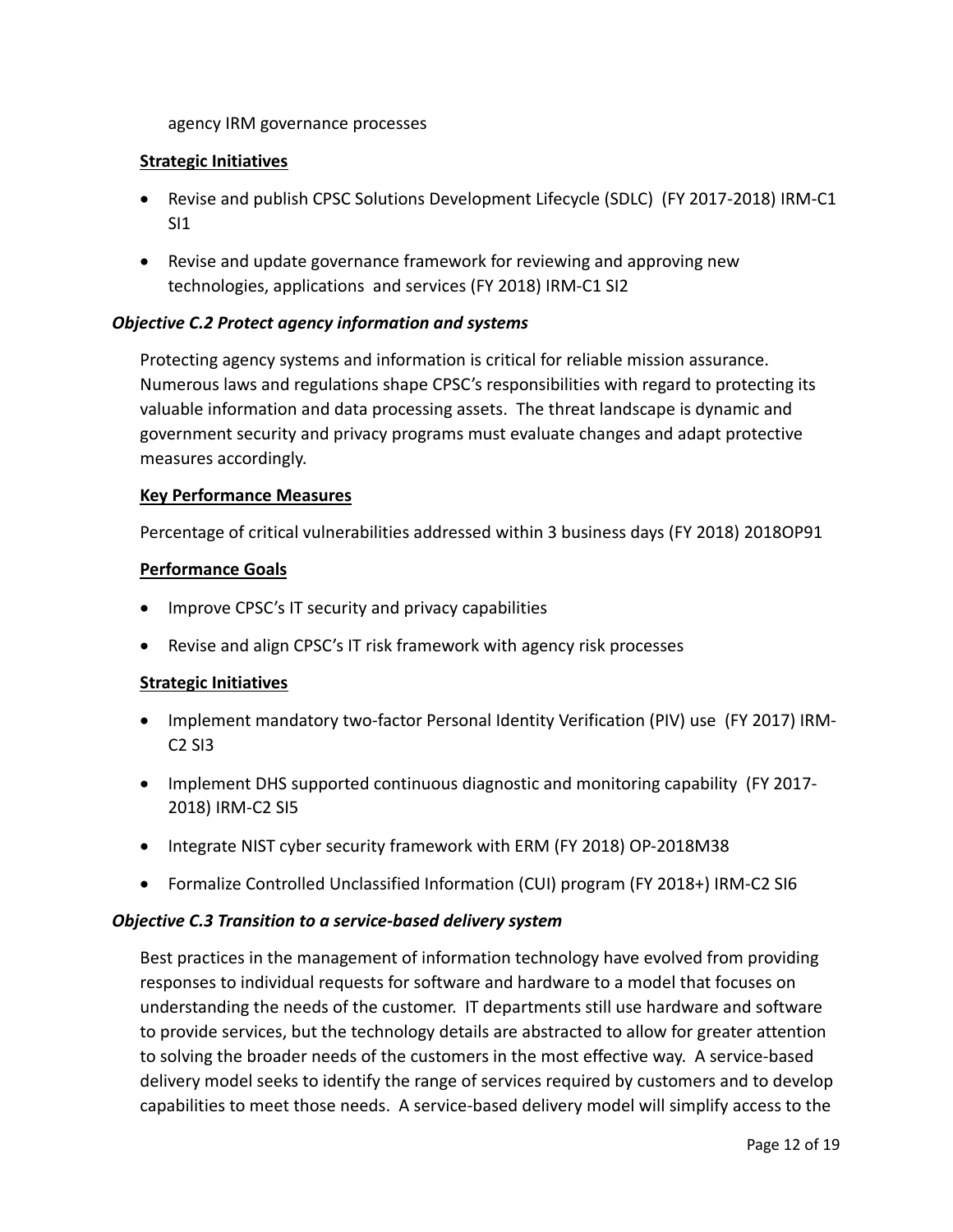services and increase transparency into the costs of providing those services and the corresponding level of service that can be achieved within that funding level.

#### **Performance Goals**

- Establish agency enterprise architecture
- Develop an enterprise service catalog

#### **Strategic Initiatives**

- Determine feasibility of implementing an e-filing process for manufacturers, importers, retailers, distributors, and third party platform providers to submit incident data and/or section 15b reports (FY 2017+) ASP-PG 3.1.1 SI1
- Inventory, describe and identify IT cost drivers for CPSC services (FY 2017+) IRM-C3 SI1
- Establish an initial service catalog for CPSC (FY 2017+) IRM-C3 SI2
- Map program area functions and data use to agency systems (FY 2017+) IRM-C3 SI3

### <span id="page-14-0"></span>Strategic Goal D: Growth

#### **Improve organizational capacity**

The key component for improving organizational capacity in information management programs is a highly skilled and motivated workforce. Succeeding with this goal requires efforts to retain high-performing personnel, recruiting a diverse workforce with relevant skills and experience, and developing skill sets for the future, and providing an environment that fosters employee participation and engagement. The performance goals and initiatives within this goal area closely align with the workforce elements in the Agency Strategic Plan. It is important to note that the performance goals highlighted in this goal of the IRM Strategic Plan are those that are most closely linked to information and technology management areas and not an indication that the other aspects of Agency Strategic Plan Goal 1: Workforce aren't important more broadly.

#### *Objective D.1 Attract and Retain a High-Performing Workforce*

Recruit and hire a highly skilled and diverse workforce, while fostering employee engagement and innovation. This objective incorporates performance goals from two objectives in the Agency Strategic Plan- Strategic Objective 1.3: Attract and recruit a talented and diverse workforce and Strategic Objective 1.4 Increase Employee Engagement.

#### **Performance Goals**

• Improve targeted assessments to recruit talent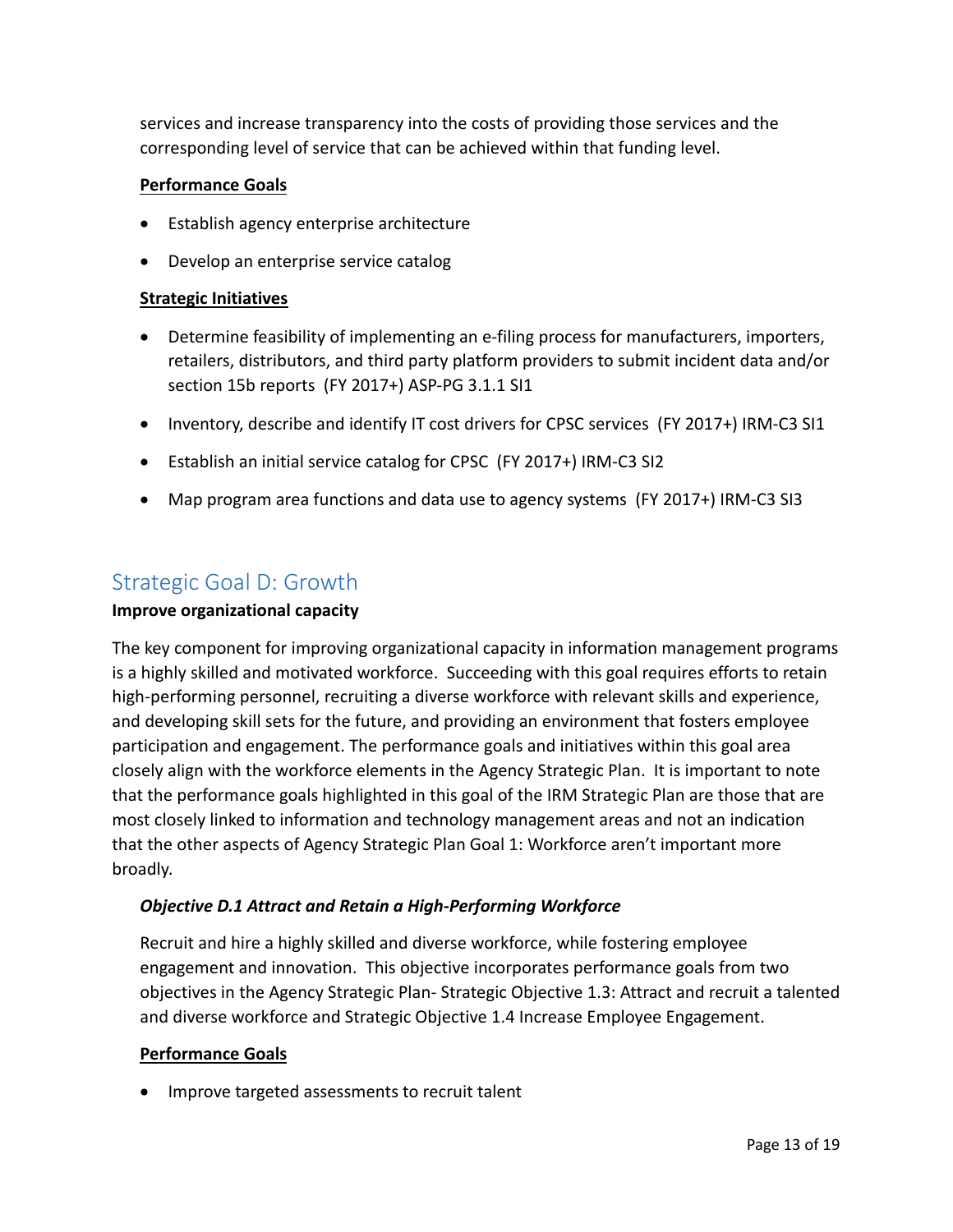- Promote and recognize innovation and creativity
- Increase targeted outreach to increase diversity

#### **Strategic Initiatives**

- Perform best practice research across other federal and private sector organizations for information resource management (FY 2017+) ASP-PG 1.2.1 SI1
- Advance relationships with colleges and universities (FY 2017+) ASP-PG 1.3.2 SI12

#### *Objective D.2 Enhance Skillsets*

Evaluate current skills and capabilities and compare to future expected needs to form the basis for continuous improvement and position information management to meet the needs of the agency.

#### **Performance Goals**

- Encourage and support professional development
- Deliver high-quality, targeted development opportunities

#### **Strategic Initiatives**

- Conduct training needs assessment for information resource management functions (FY 2017+) ASP-PG 1.2.2 SI1
- Develop training plan for information resource management functions (FY 2017+) ASP-PG 1.2.2 SI2 and OP- 2017M60

### <span id="page-15-0"></span>Strategic Plan Implementation and Maintenance

The IRM Strategic Plan is intended to be future facing, establish consistency in approach and long-term direction, and serve as a practical guide for implementation. Periodic reviews provide opportunities for improvement and help promote sustained relevance. Technology and information management practices change rapidly. Agency strategic direction can shift as well. For these reasons, it is important that the IRM Strategic Plan incorporate regular reviews to ensure that the goals, objectives and initiatives remain relevant. The IRM strategic plan will be reviewed during the annual operating planning cycle. Initiatives and their anticipated timelines can also be adjusted during that review period. Appendix B identifies progress toward the attainment of Goals through completion or progress toward completion of associated strategic initiatives and key performance measures.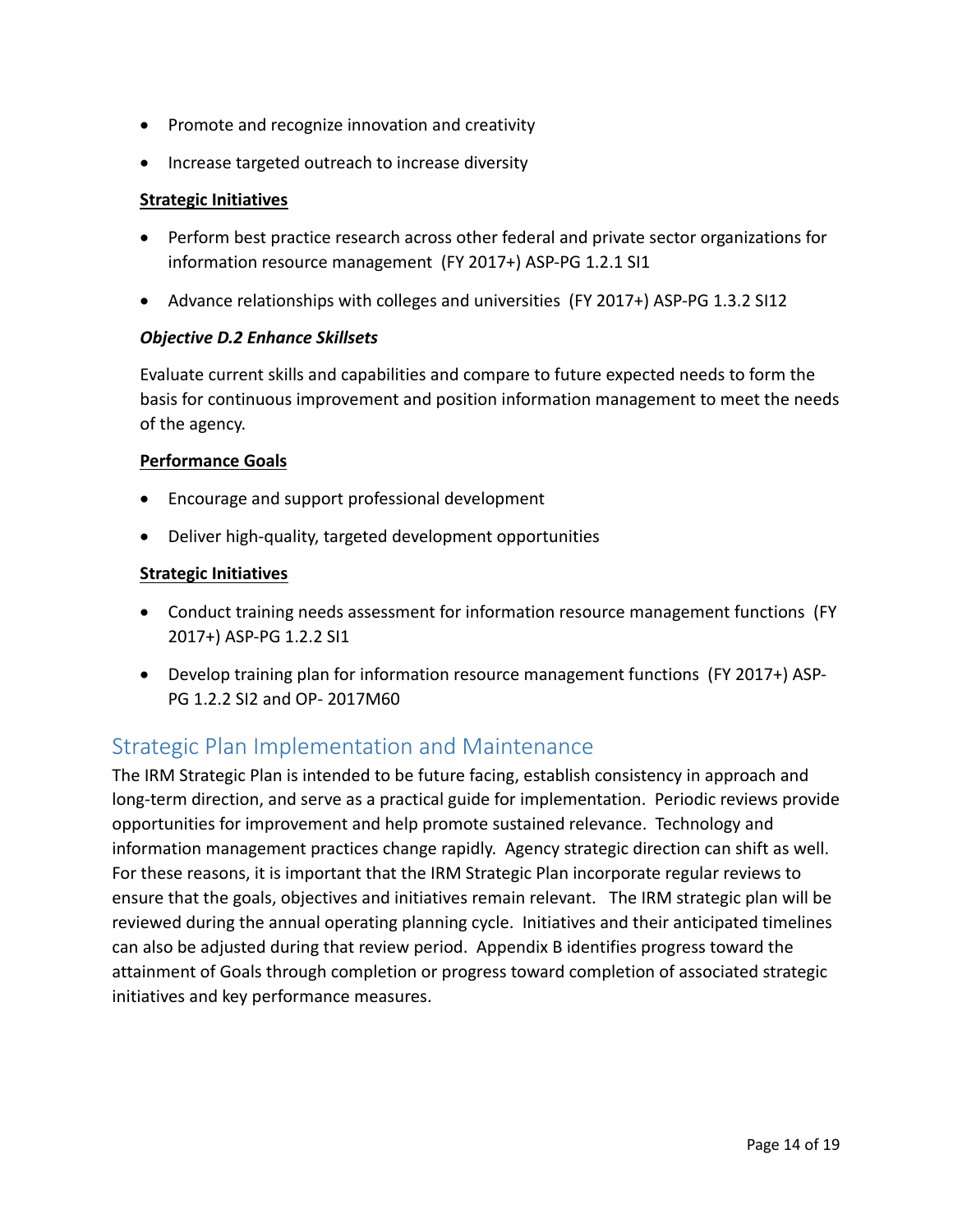## <span id="page-16-0"></span>Appendix A: Acronyms

ASP- Agency Strategic Plan CDM- Continuous Diagnostics and Monitoring CPSC- Consumer Product Safety Commission CUI- Controlled Unclassified Information DHS- Department of Homeland Security GTIN- Global Trade Item Number IFS- Integrated Field System IT- Information Technology ITIL- IT Infrastructure Library IRM- Information Resource Management MPR- Monthly Progress Reports NEISS- National Electronic Injury Surveillance System OIG- Office of the Inspector General OP- Operating Plan PIV- Personal Identity Verification POAM- Plan of Action and Milestones RAM- Risk Assessment Methodology SDLC- Systems (or Solutions) Development Lifecycle US CERT- United States Computer Emergency Readiness Team VDI- Virtual Desktop Infrastructure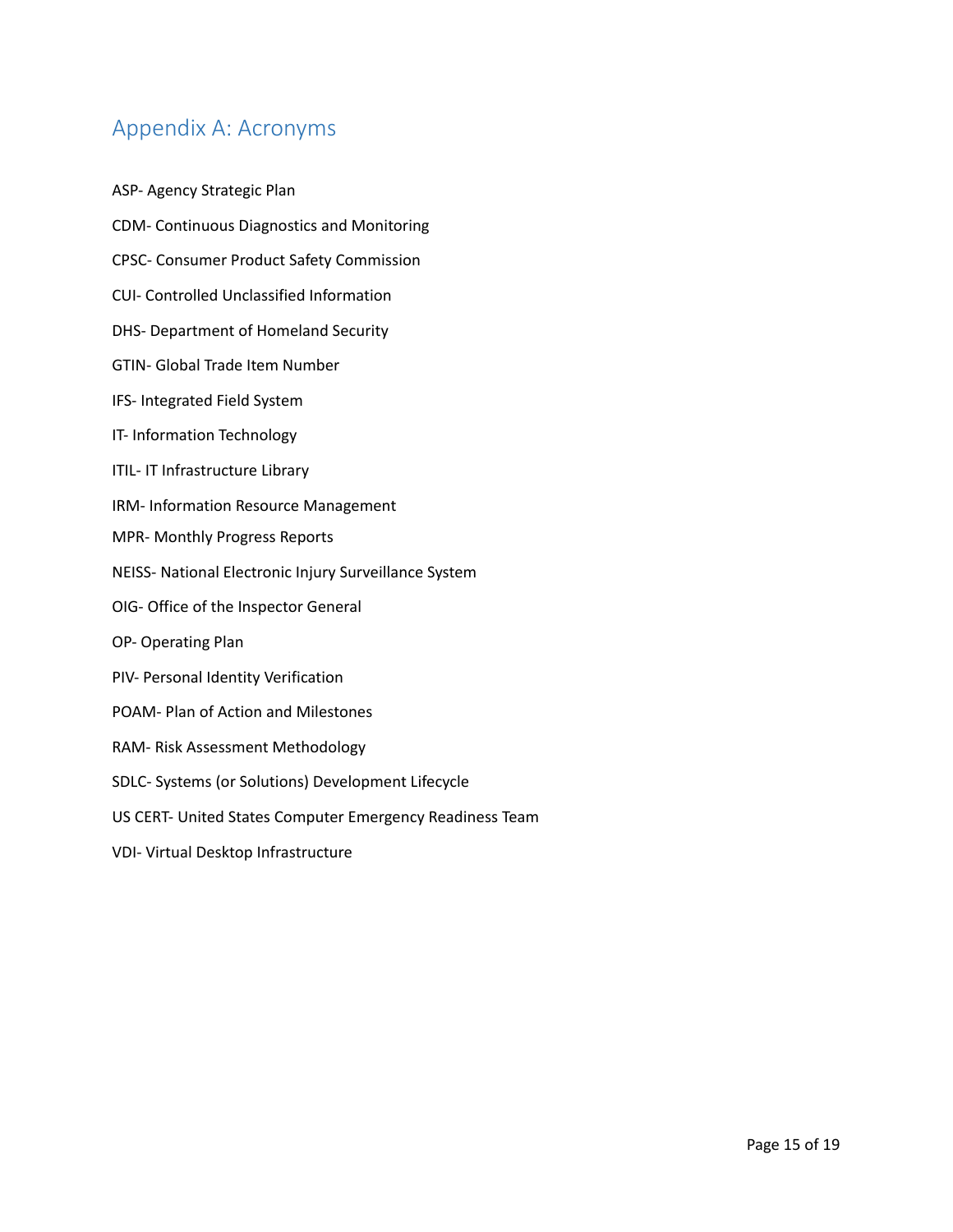# <span id="page-17-0"></span>Appendix B: Demonstrated Progress toward Goals- FY 2017 Results

The following list identifies the strategic initiatives and performance measures that were achieved during FY 2017. In some cases the strategic initiative may span multiple years. For those items a brief statement of the progress made during FY 2017 is indicated following the initiative statement.

#### **Goal A: Deliver high-quality, mission-oriented solutions**

#### *Objective A.1 Deliver prioritized effective solutions*

#### **Strategic Initiatives**

- Implement electronic submission of progress reports from recalling firms (FY 2017) ASP-PG 3.2.2 SI5 and OP-2017M21/2017M52
- Evaluate the results of the Partner Government Agency (PGA) Message Set alpha pilot involving voluntary trade participants (FY 2017) OP-2017M26
- Enhance the functionality and features of NEISS online sites (FY 2017) OP-2017M03
- Implement automated recall press release workflow and approval process (FY 2017) OP-2017M48
- Transition from RAM pilot 1.0 to RAM pilot 2.0 completed (FY 2017) OP-2017M50
- Enhance CPSC websites to make them compatible with mobile devices (FY 2017+) ASP-PG 4.2.3 SI8- *Demonstrated Progress: CPSC.gov successfully deployed and implemented responsive design.*

#### *Objective A.2 Meet or exceed customer expectations*

#### **Key Performance Measures**

- Systems Availability: Percentage of operating uptime for IT systems (FY 2017) OP-2017OP65
- Infrastructure Availability: Percentage of operating uptime for IT networks. (FY 2017) OP-2017OP66

- Administer IT customer satisfaction survey to internal CPSC users (FY 2017) OP-2017M42
- Create IRB dashboard for status of major IT initiatives (FY 2017) IRM-A2 SI4
- Integrate user perspectives into Solutions Development Lifecycle (FY 2017+) IRM-A2 SI2 *Demonstrated Progress: Work plan and resources assigned for completing activity in FY 2018.*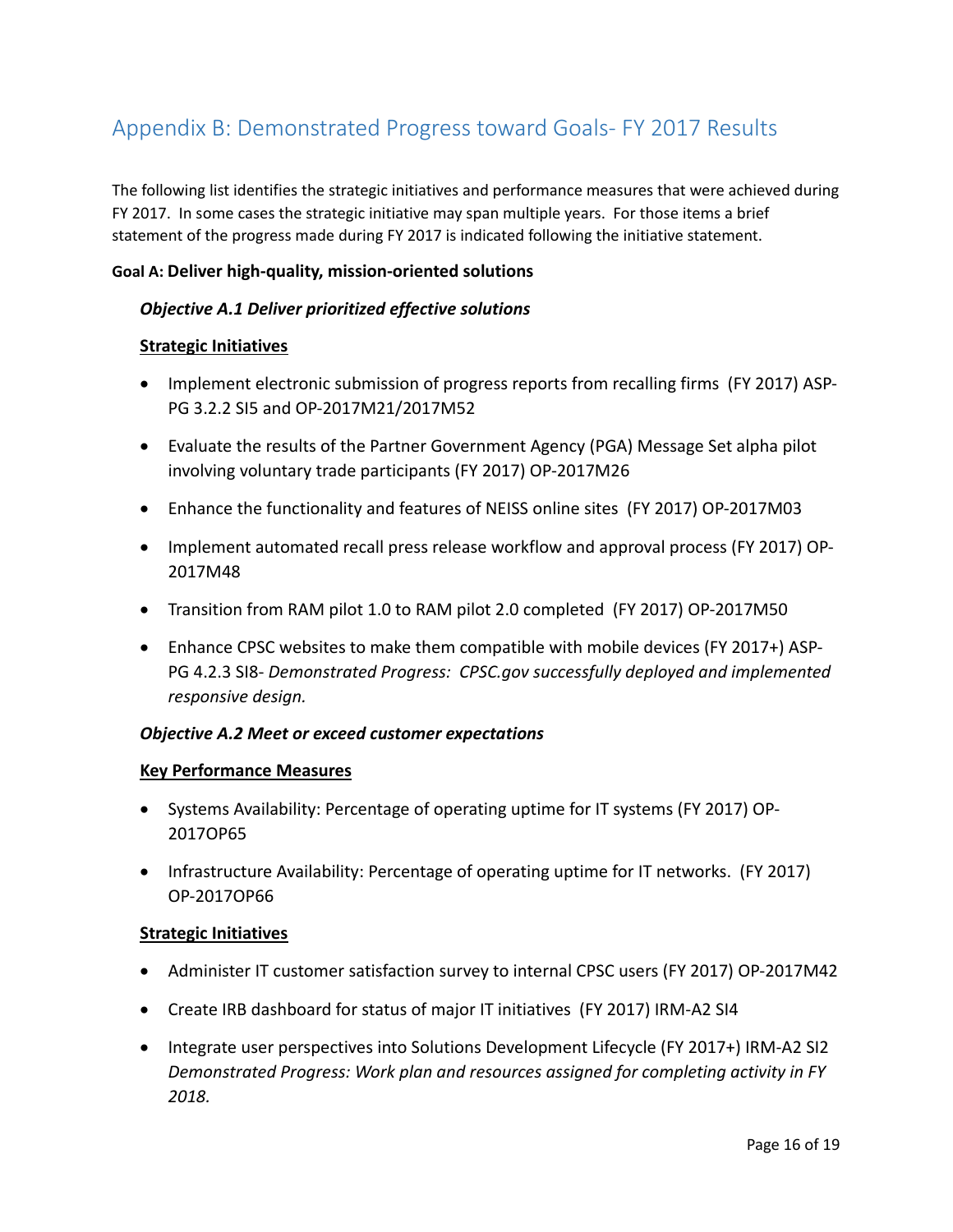- Upgrade CPSC cellular devices (FY 2017) OP-2017OP66 *Demonstrated Progress: Exceeded Operating Plan transition target with timeline for complete transition in FY 2018.*
- Examine and formulate approaches for improving network connectivity at port locations (FY 2017-2018) IRM-A2 SI5 *Demonstrated Progress: Identified potential solution and confirmed efficacy in one port. Developed plan and resources for broader roll out in FY 2018.*

#### **Goal B: Reduce incremental development and long-term operational costs**

#### *Objective B.1 Reduce stove-piped systems*

#### **Strategic Initiatives**

- Continue implementation of full production RAM compliant with the U.S. government's "Single Window" initiative (FY 2017+) ASP-PG 2.3.1 SI17
- Virtualize CPSC's core database platform, SQL Server (FY 2017) OP-2017M47
- Transition HQ, Field and NPTEC standard users to VDI (FY 2017+) OP-2017M46 *Demonstrated Progress: 100% standard users migrated.*

#### *Objective B.2 Increase agency data management maturity*

#### **Strategic Initiatives**

- Evaluate feasibility of Monthly Progress Report data for reuse to include as a potential future open data set (FY 2017+) IRM-B2 SI1
- Establish Agency Data Management Working Group under IRB to provide recommendations on enterprise data management topics (standards, data quality, big data, analytics) (FY 2017) IRM -B2 SI2
- Complete initial Operating Capability for SAS enhancements- Server SAS, Text mining and Pattern Recognition (FY 2017) OP-2017M01
- Report on solutions for submission of incident data from third-party platform and ecommerce sites prepared (FY 2017) OP-2017M18
- Evaluate big data capabilities for CPSC solutions (FY 2017) OP-2017M49
- Complete an evaluation of product identification capabilities and of the benefits of standardization (FY 2017) OP-2017M53

#### **Goal C: Improve technology and information management internal processes**

*Objective C.1 Standardize and clarify governance*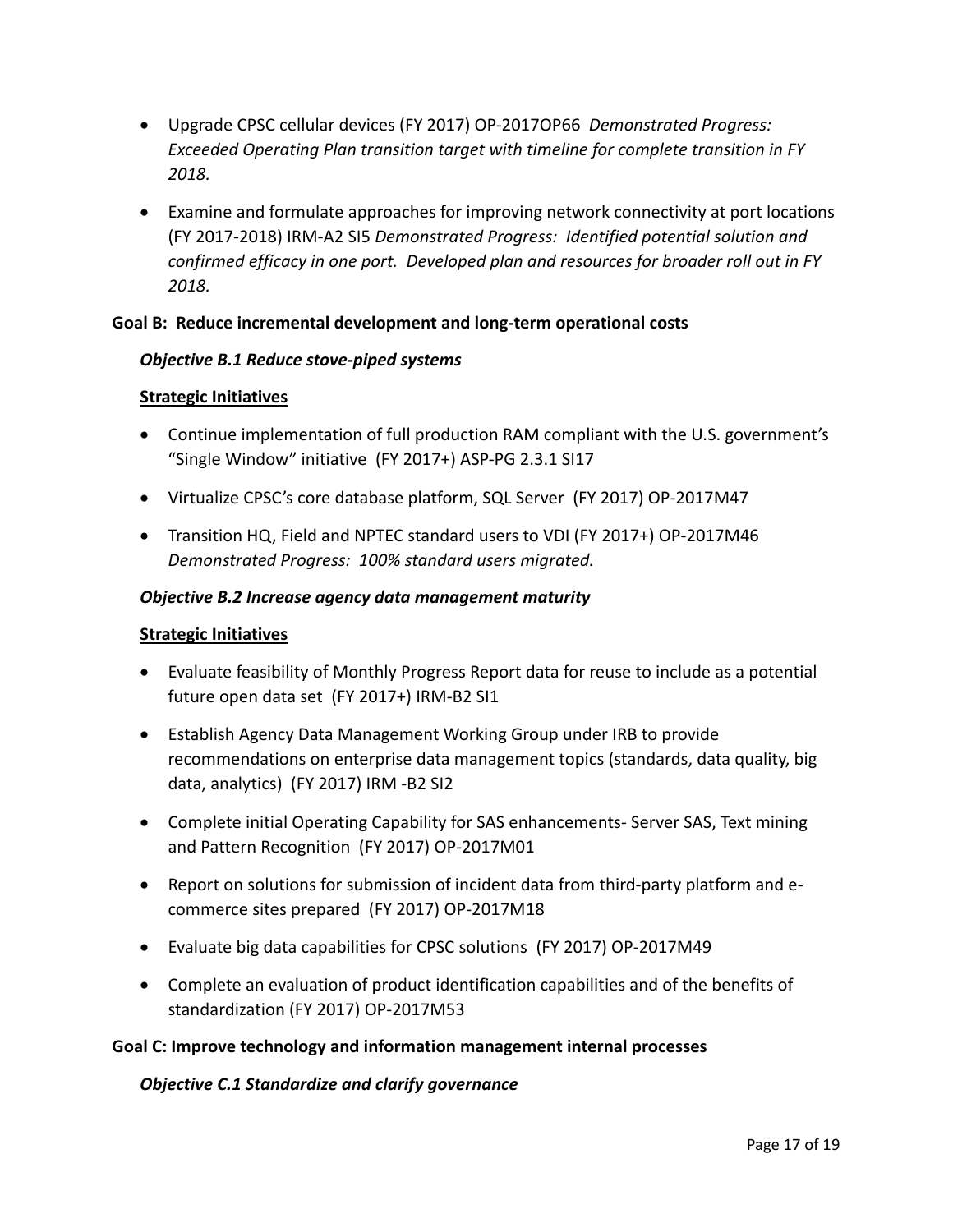#### **Strategic Initiatives**

- Revise and publish CPSC Solutions Development Lifecycle (SDLC) (FY 2017-2018) IRM-C1 SI1 *Demonstrated Progress: Work plan and resources assigned for completing activity in FY 2018.*
- Revise and update governance framework for reviewing and approving new technologies, applications and services (FY 2017) IRM-C1 SI2

#### *Objective C.2 Protect agency information and systems*

#### **Strategic Initiatives**

- Evaluate and implement improvements for system contingency planning (FY 2017) IRM-C2 SI1
- Evaluate and implement improvements for system configuration management (FY 2017) IRM-C2 SI2
- Implement mandatory two-factor Personal Identity Verification (PIV) use (FY 2017) IRM-C2 SI3
- Establish baseline for the percentage of completed Plan of Action and Milestones (POAM) (FY 2017) OP-2017M43
- Establish baseline for the percentage of critical vulnerabilities addressed from the United States Computer Emergency Readiness Team (US CERT) (FY 2017) OP-2017M44
- Implement advanced persistent threat and alert capabilities (FY 2017) OP-2017M45
- Evaluate current privacy program resource and skills requirements and develop a proposal for senior leadership (FY 2017+) IRM-C2 SI4
- Implement DHS supported continuous diagnostic and monitoring capability (FY 2017- 2018) IRM-C2 SI5 *Demonstrated Progress: Finalized coordination and scheduling with DHS for implementation.*

#### **Goal D: Improve organizational capacity**

#### *Objective D.1 Attract and Retain a High-Performing Workforce*

#### **Strategic Initiatives**

• Perform best practice research across other federal and private sector organizations for information resource management (FY 2017+) ASP-PG 1.2.1 SI5 *Demonstrated Progress:*